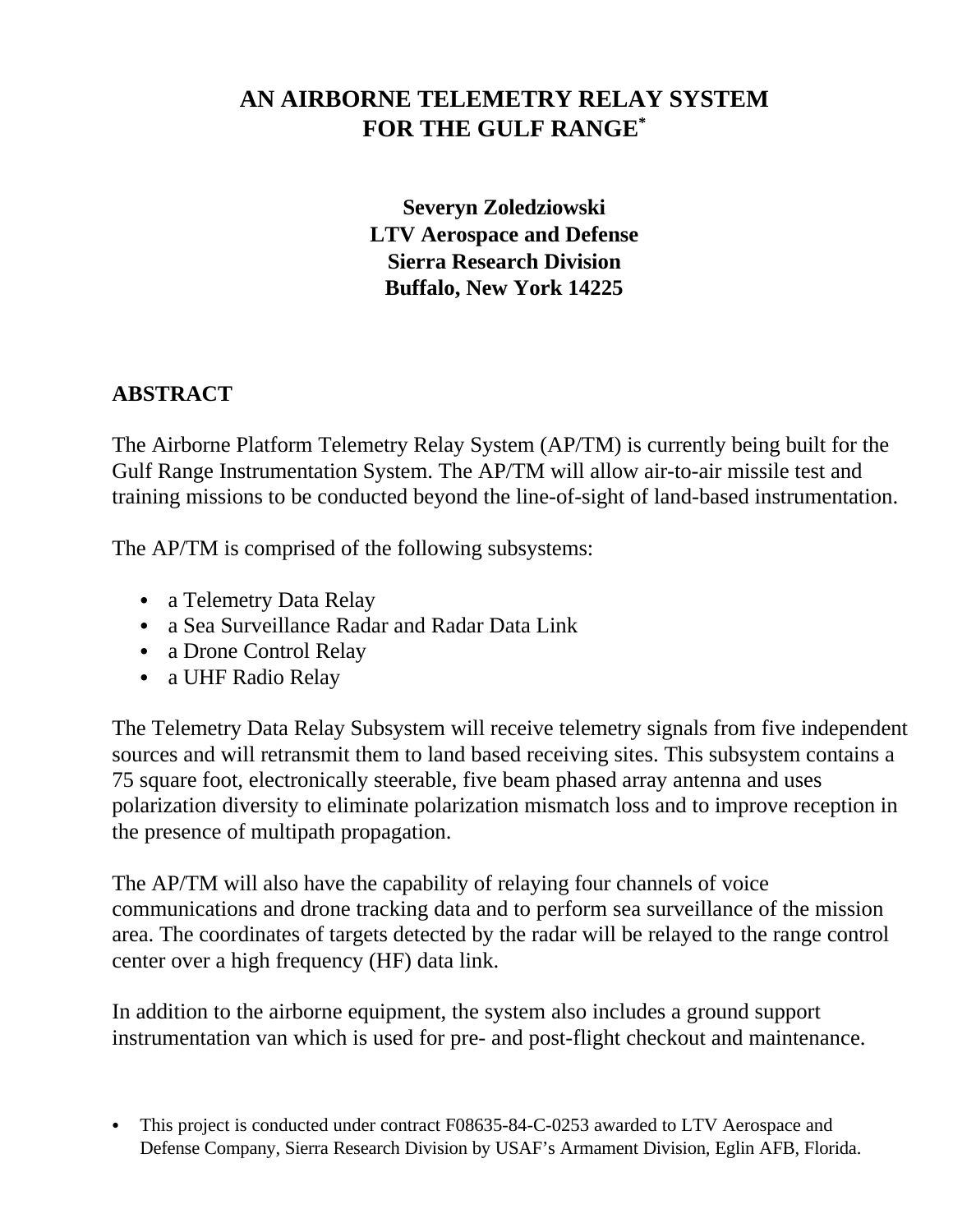Key words: Airborne platform, telemetry relay, airborne phased array antenna.

# **INTRODUCTION**

The AP/TM was developed in response to a demand for an airborne platform that could support air-to-air missile firing missions conducted over extended water range areas. The total system consists of two airborne platforms and the ground support instrumentation van. The AP/TM can perform the following functions:

1. Relay TM data from missiles to land based receiving sites (see Figure 1).

2. Conduct radar sea surveillance of planned mission areas and automatically transmit the location and movement of boats to surface instrumentation sites and/or Gulf Range Central Control Sites (see Figure 2).

3. Relay Gulf Range Drone Control Upgrade System (GRDCUS) data/commands, and serve as a ranging station in the GRDCUS airborne tracking station network, which is used to derive time, space, position information (TPSI) on mission participants.

4. Relay UHF voice transmissions.

The equipment that is needed to satisfy the mission requirements can be divided into four major subsystems:

- The Telemetry Relay Subsystem.
- The Sea Surveillance Radar and Radar Data Link Subsystem.
- The Drone Control Relay and Tracking Subsystem (DCRTS).
- The UHF Voice Communications Relay Subsystem.

Most of the equipment in the AP/TM reflects the current state of the art and was selected or designed with reliability and maintainability in mind.

The operation of the system is, to a large extent, automatic and requires little or no operator input in flight. The operating frequencies of the receivers and transmitters are set during the pre-flight checkout. Automatic test equipment is installed in a ground support van which backs up to the cargo door of the aircraft for testing (see Figure 3). This approach allows both airborne platforms to share expensive test equipment and, at the same time, reduces the weight of the aircraft.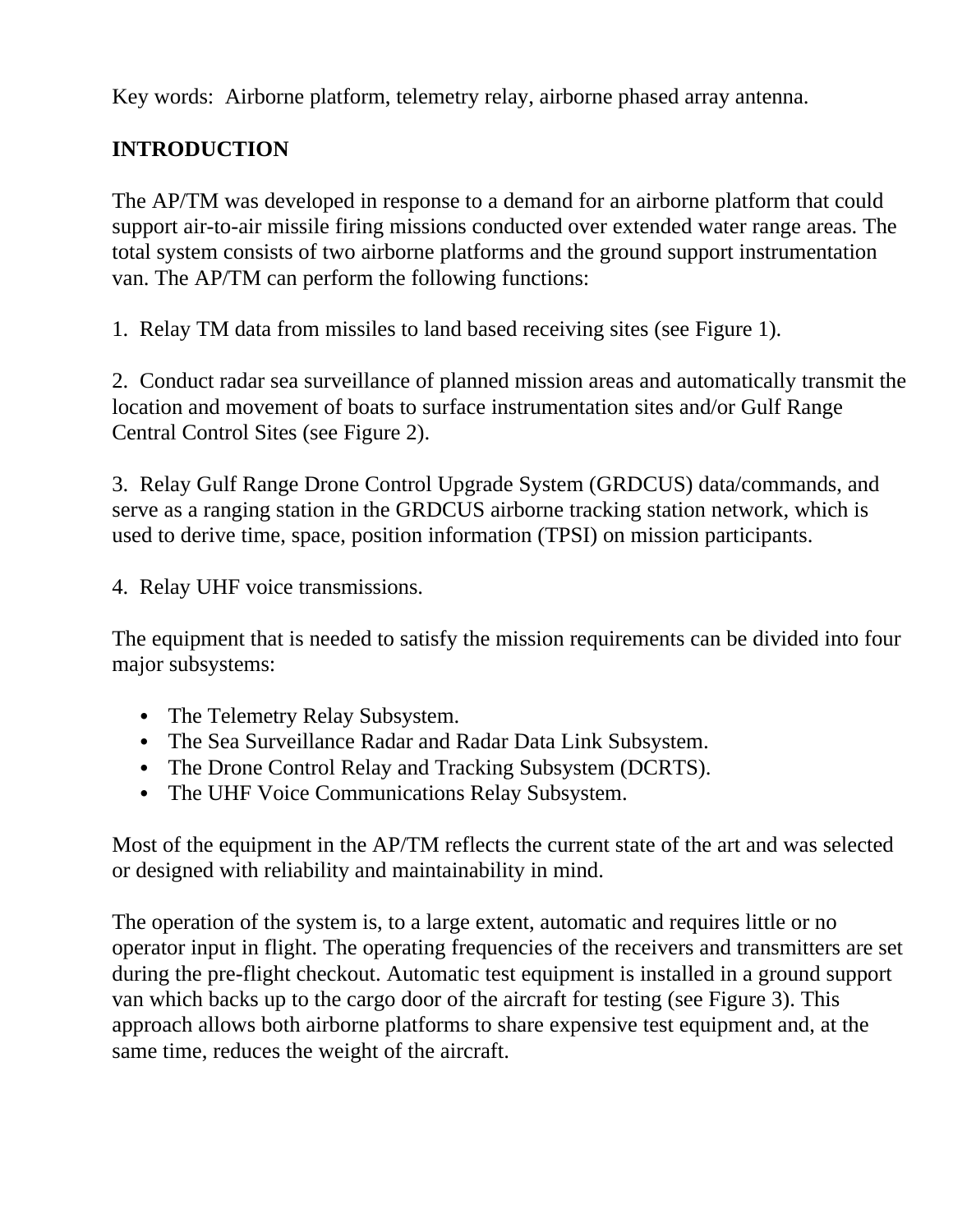## **THE TM RELAY**

The TM relay receives two data streams from each of five independent sources and retransmits the ten signals to land based receiving sites. The performance characteristics of the TM Relay Subsystem are given in Table I, and a block diagram is given in Figure 4.

The S-band receiving antenna is one of the largest electronically steerable phased array antennas to be mounted on an aircraft. The antenna was designed and built by the Georgia Technology Research Institute of Atlanta, Georgia. The main system features of the antenna are listed in Table II. It should be noted that the antenna supports dual orthogonal polarization. This makes polarization diversity reception possible. The benefits of polarization diversity reception are twofold. First, the system can receive linearly polarized signals of any orientation without suffering a 3 dB polarization mismatch loss as does a circularly polarized receiving antenna. Second, polarization diversity reception greatly improves the quality of reception in the presence of multipath distortions. This issue is the subject of another paper which is being presented at this conference [1].

A drawing of the antenna is given in Figure 5 and a diagram of the antenna's RF network is given in Figure 6. A detailed description of the phased array modules may be found in the literature [2].

## **The Sea Surveillance Radar and Data Link**

The AN/APS 128 PC (pulse compression) radar was selected for the sea surveillance mission. The main characteristics of the radar are given in Table III. Preliminary tests indicate that the radar can detect a one square meter target in sea state 3 at a distance of 22 nm.

The detected targets are tagged by the operator by placing a cursor over them. The coordinates of the targets are then transformed by the radar's computer into a distance and bearing from the Range Control Facility (RCF). These coordinates together with data on the position heading and speed of the aircraft are transmitted to the RCF over an HF data link.

A single sideband voice quality channel in the frequency range from 3 MHz to 6 MHz is proposed for the data link. This guarantees communication with a low-flying aircraft over water within the required 200 nm range. The channel will have the capacity to handle the quantity of data to be transmitted.

The selected modem operates at a data rate of 110 bits per second and uses five-fold in band tone diversity and time diversity to minimize errors due to noise bursts, interference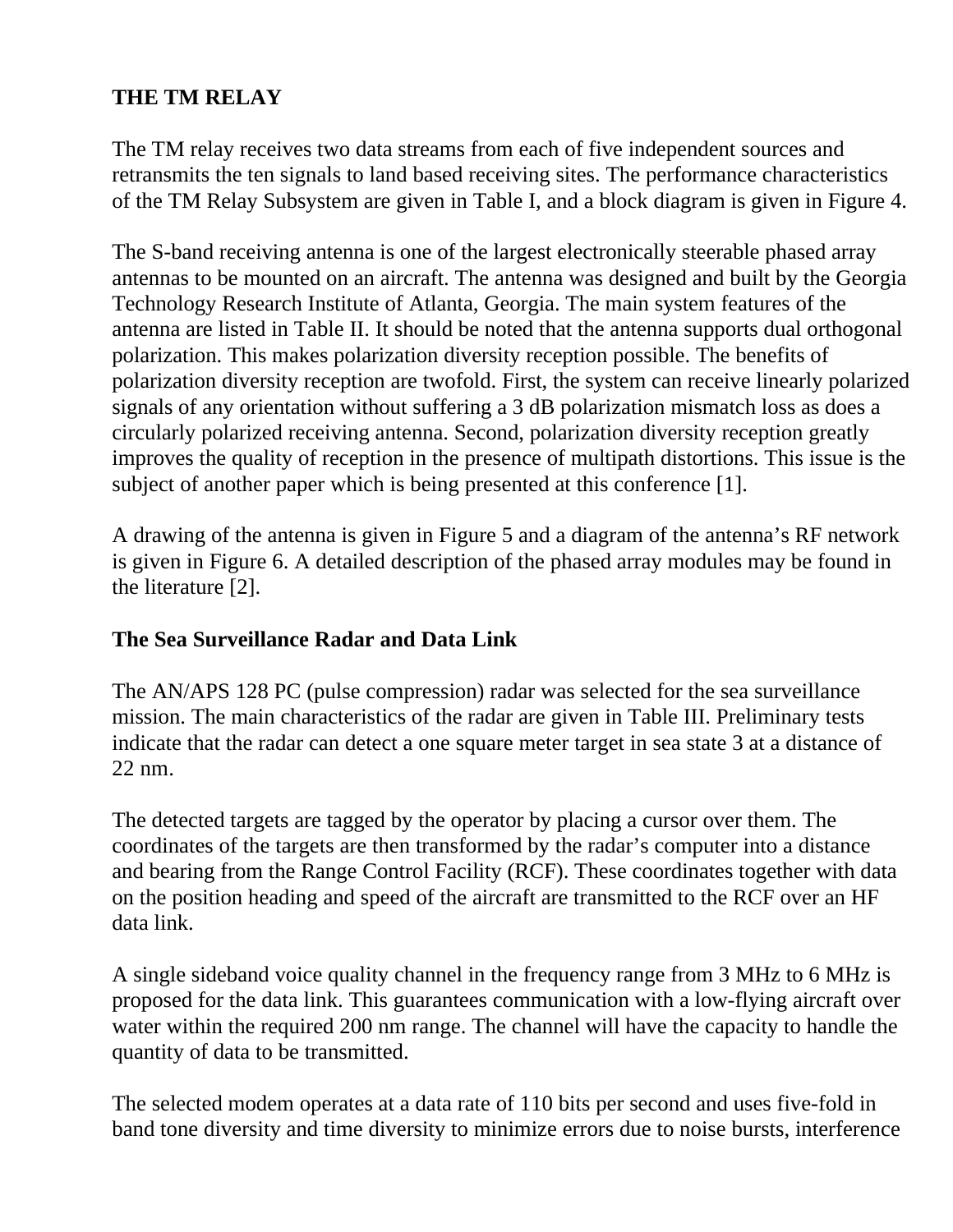and fading. Additional data relay reliability and data quality is achieved by repeating the signal. The data is transmitted in common Digitizer-2 format [3] and the received signal can be fed directly from the demodulator to the RCF's computer.

## **The Drone Control Relay and Tracking Subsystem**

The DCRTS uplinks drone control commands and drone/missile flight termination commands, and downlinks drone/missile flight termination system status data. The subsystem also calculates and/or downlinks TPSI and scoring data. The DCRTS operates, in the GRDCUS network.

The operating frequency of the network is 915 MHz and the system uses time division multiplexing to accommodate multiple users in the Gulf Range. The equipment is being supplied to the systems integrator by the Air Force as government furnished property.

## **The Voice Communications Relay**

The UHF Voice Communications Relay Subsystem provides an uplink and downlink relay capability for up to four UHF channels. A block diagram of the subsystem is given in Figure 7.

The subsystem is composed of four pairs of RT-1146B radios which are coupled to two antennas through two autotune UHF multicouplers. Each pair of radios is wired for automatic two-way simplex operation. The 30 W transmitters provide a coverage of 200 nm with a 20 dB signal-to-noise ratio.

The operation of the relay is totally transparent to the users who use the simplex communication protocol but must operate on two different frequencies.

## **The Ground Support Van**

The Ground Support Van contains all the equipment that is necessary to conduct pre- and post-flight checkout and maintenance of the system. A list of the main equipment items is given in Table IV. The test equipment operates under computer control and all tests are automated. This is particularly desirable in the case of the phased array antenna, where the testing must cover 144 phased array modules with two low noise amplifiers and ten fourbit phase shifters in each module.

The computer also maintains a log of the test results, alerts the operator when the results are out of spec, and prints out test reports on request.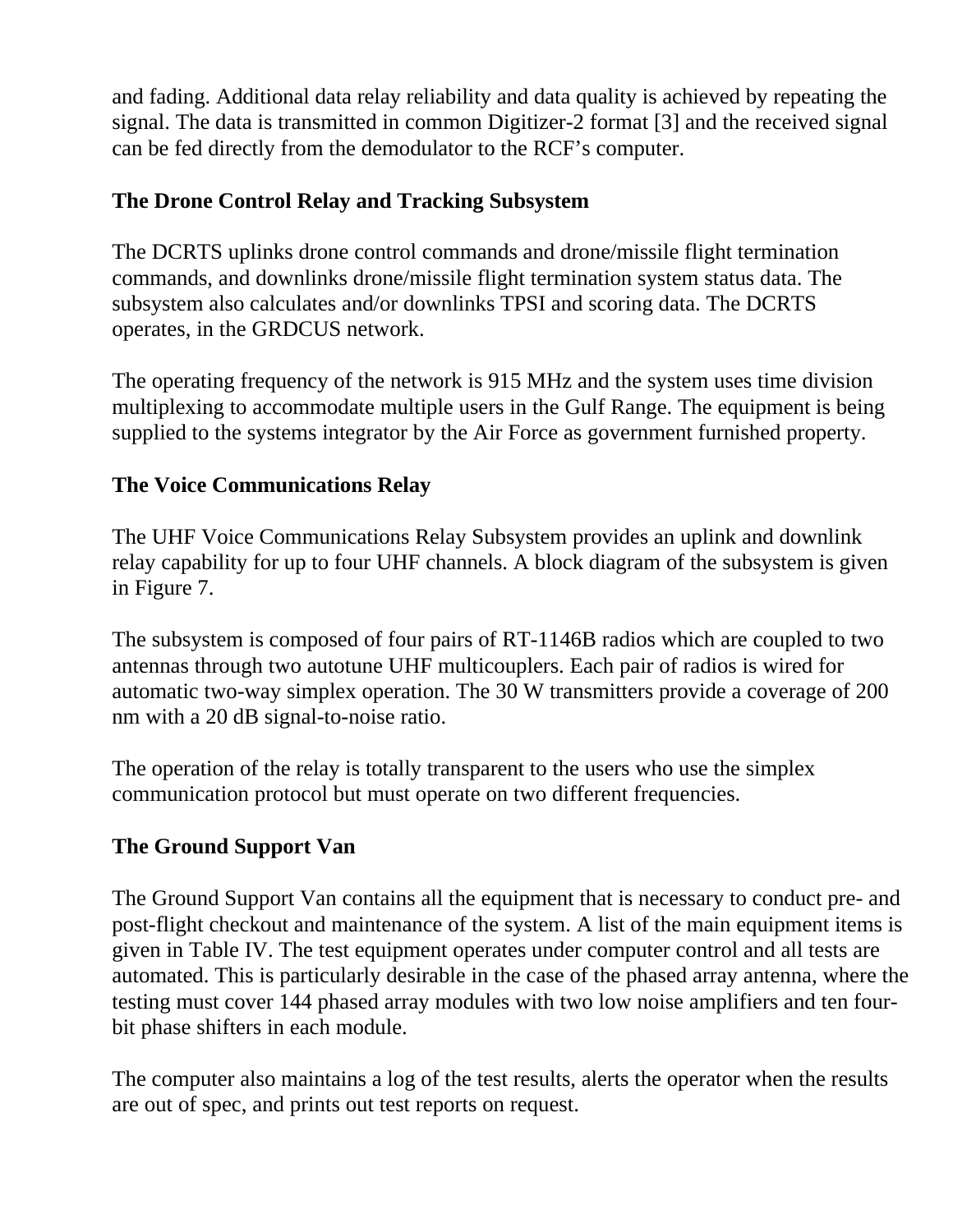## **The Aircraft**

A modified deHavilland Dash 8 aircraft was selected for the AP/TM because it is large enough to accomodate a 2.5 foot by 30 foot antenna, has adequate payload capacity, and will handle a 30% growth in space and payload. A most important feature is its high wing construction, which offers unobstructed "look down" for the antenna.

The aircraft is capable of flying the required six hour low-high-low-high double mission consisting of two low altitude (500 feet to 5,000 feet) sea surveillance runs and two high altitude (25,000 feet) telemetry runs.

A detailed description of the Dash 8 may be found in Jane's publications [4].

## **TABLE I**

### **PERFORMANCE CHARACTERISTICS OF TM RELAY**

#### MISSILE-TO-AP LINK

Source Transmitter Power 2 Watts Source Antenna Gain -10 dBi Missile Antenna Polarization Linear (Horizontal, Ref.

AP Antenna Coverage In Azimuth  $-60^{\circ}$ <br>AP Antenna Coverage in Elevation  $10^{\circ}$ AP Antenna Coverage in Elevation Signal Bandwidth 3 MHz Fade Margin 10 dB S/N Ratio 13 dB AP Antenna G/T  $5.1 \text{ dB/K}$  (at  $+/-60^{\circ}$  Scan

### AP-TO-GROUND LINK

Number of Channels 10 Effective Radiated Power 42 dBm per Channel Transmitter Power 46 dBm AP Antennas 2 stub Antennas with

Operating Frequency 2200 MHz to 2400 MHz (S-band) Sources Up to 5 simultaneous dual emitters spatially separated Roll Axis)<br> $-60^\circ$  to  $+60^\circ$ Angle)

Operating Frequency 1435 MHz to 1535 MHz (L-Band) 5 Multiplexed Channels per Antenna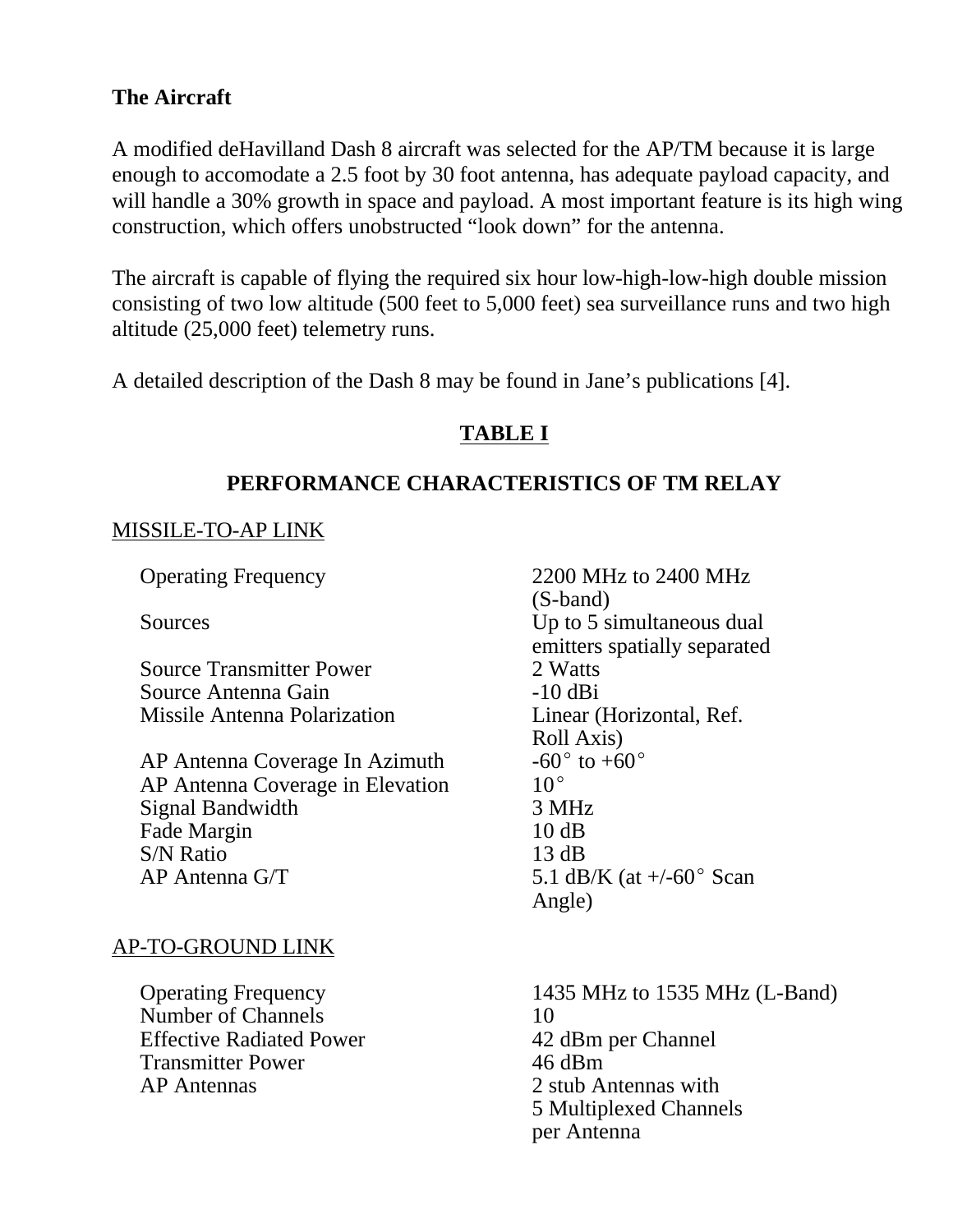### **TABLE II**

#### **AIRBORNE PHASED ARRAY TM ANTENNA SYSTEM FEATURES**

Operating Frequency 2.2 to 2.4 GHz Number of Channels 5<br>Polarization 5

Temperature Ratio)  $5.1 \text{ dB/K } (60^{\circ})$ Weight 2,688 pounds

**Instantaneous Dual Orthogonal** Scan Single Dimension Azimuth, +60 $^{\circ}$  to -60 $^{\circ}$ G/T (Gain-to-Noise 9.1 dB/K (Boresight) Dimensions 30 feet long, 2.5 feet high

### **TABLE III**

## **CHARACTERISTICS OF AN/APS 128 PC RADAR**

#### TRANSMITTER

|  | <b>Output Device</b>          | <b>Traveling Wave Tube</b>      |
|--|-------------------------------|---------------------------------|
|  | <b>Peak Power</b>             | 10 KW Nominal, 500 KW           |
|  |                               | Equivalent                      |
|  | Frequency                     | 9.235 GHz to 9.519 GHz          |
|  |                               | Selectable in 16 Steps, 100 MHz |
|  |                               | Pulse-to-Pulse Frequency        |
|  |                               | Agility                         |
|  | <b>Equivalent Pulse Width</b> | $100$ ns                        |
|  | <b>PRF</b>                    | 2,000, 1,500, 800, 400 Hz       |
|  |                               |                                 |
|  | RECEIVER                      | Pulse Compression with 3.5 dB   |
|  |                               | Noise Figure                    |
|  |                               |                                 |
|  | PC Technique                  | Linear FM with SAW Dispersive   |
|  |                               |                                 |
|  |                               | and Compression Delay Lines     |
|  | Processing                    | CFAR Clutter Rejection, STC,    |
|  |                               | Sweep Integration, Scan-to-Scan |
|  |                               | Integration                     |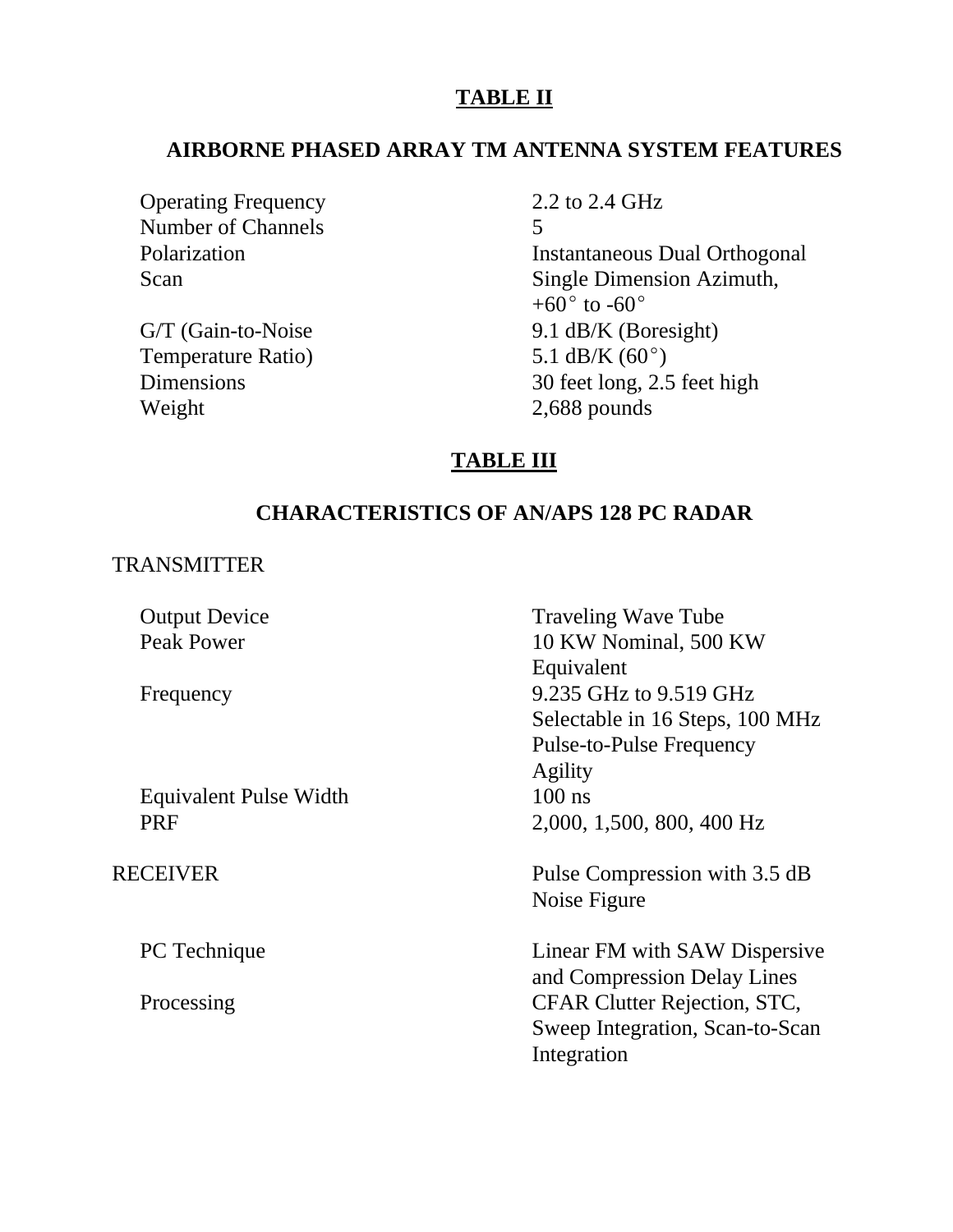### ANTENNA

Type Flat Plate Slotted Array Size  $60'' \times 11''$ Gain 34 dB min. Azimuth Beamwidth  $1.7^{\circ}$ Elevation Beamwidth  $8.0^{\circ}$ 

## **TABLE IV**

#### **MAJOR TEST EQUIPMENT IN GROUND SUPPORT VAN**

Network Analyzer (S-Band) Telemetry Link Analyzer Bit synchronizer Power Meter (L-Band) Frequency Counter Bus System Analyzer **Computer** 

### **References**

- 1. Sulecki, Joan M. and Lerner, Theodore, "A Comparison of Circular Polarization with Dual Polarization Diversity in the Presence of Multipath", International Telemetering Conference, Las Vegas, Nevada, October 13-16, 1986.
- 2. Prather, W. Horton, "Mixed Media Optimize Phased-Array Module", Microwaves RF, Volume 24, Number 6, June 1985, pp. 73-78.
- 3. Specification, "Common Digitizer-2 (CD-2)", FAA-E-2679A, June 1982.
- 4. "DHC-8 DASH 8", Jane's All The World's Aircraft 1984-85, Jane's Publishing Inc., New York, 1985, pp. 29, 30.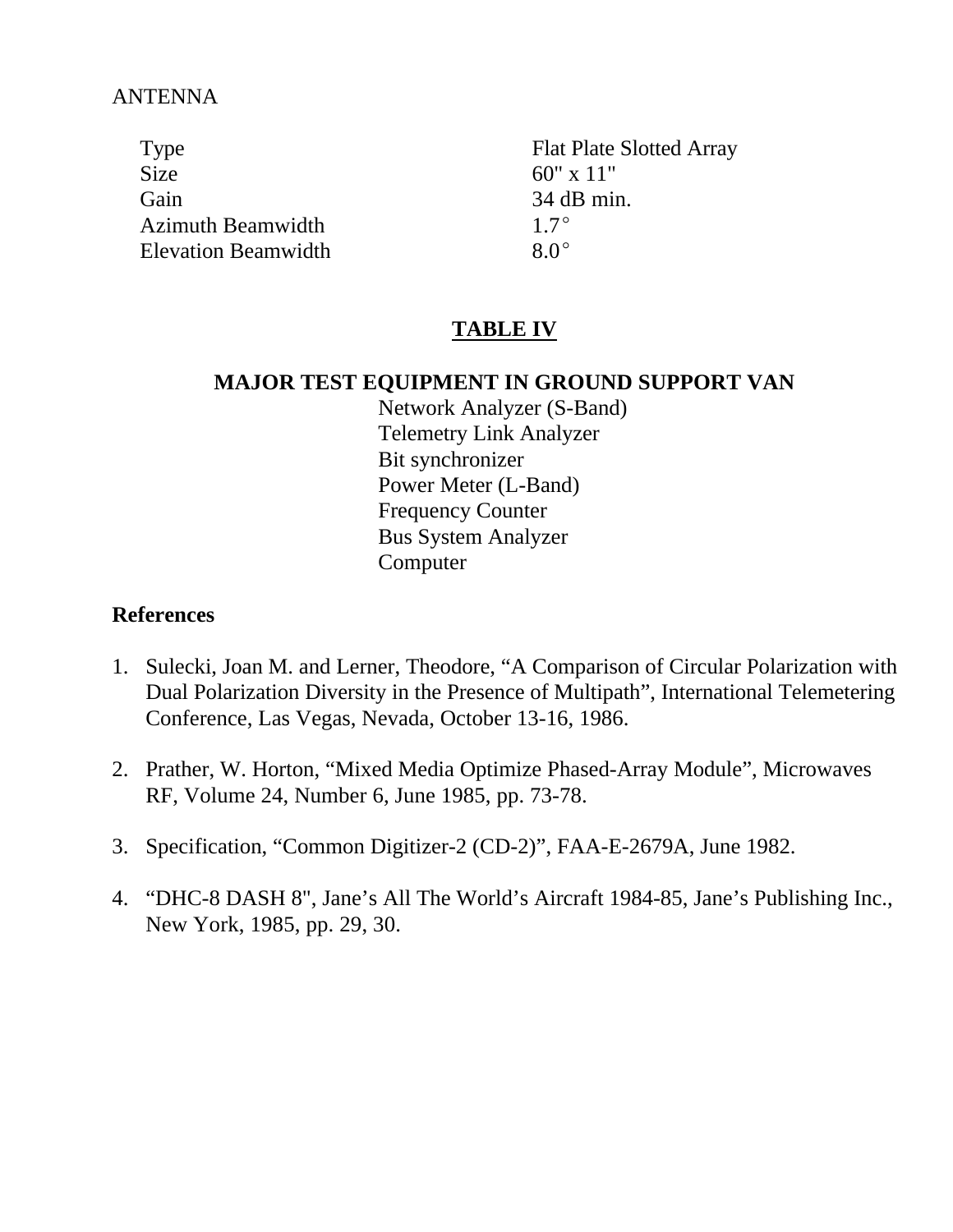

## **FIGURE 1. SEA SURVEILLANCE SCENARIO**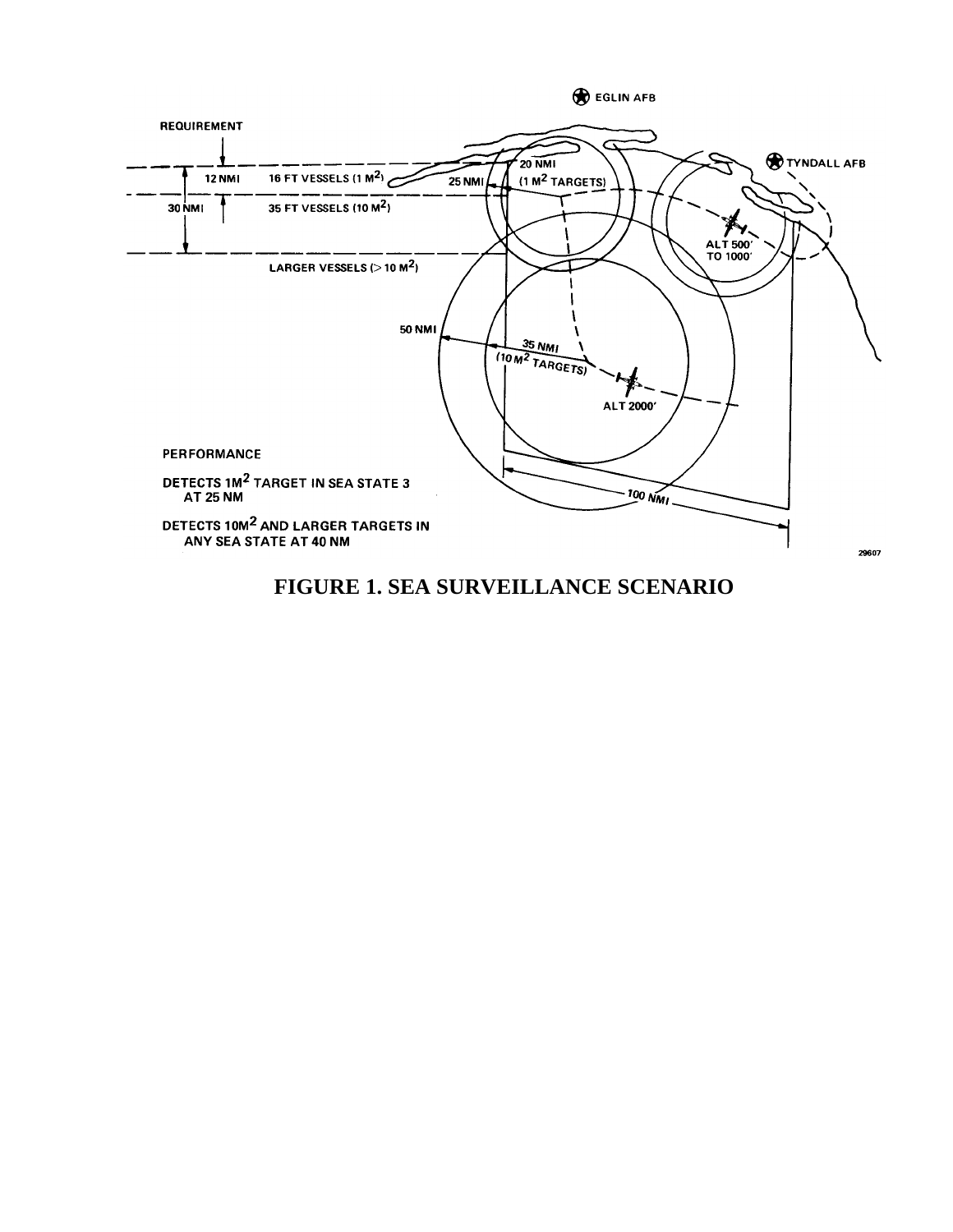

**FIGURE 2. TYPICAL TELEMETRY MISSION**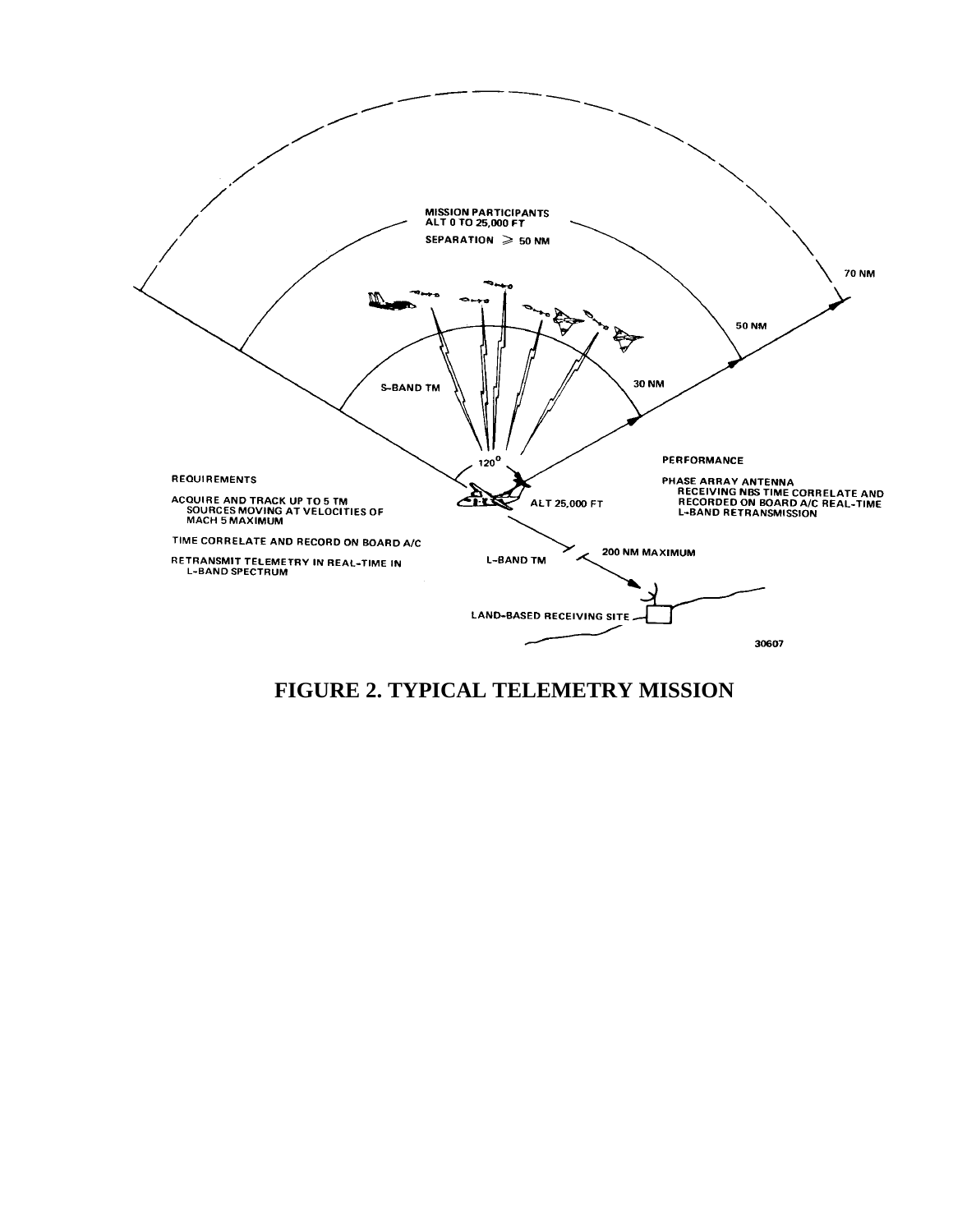

**FIGURE 3. AIRBORNE PLATFORM WITH GROUND SUPPORT VAN**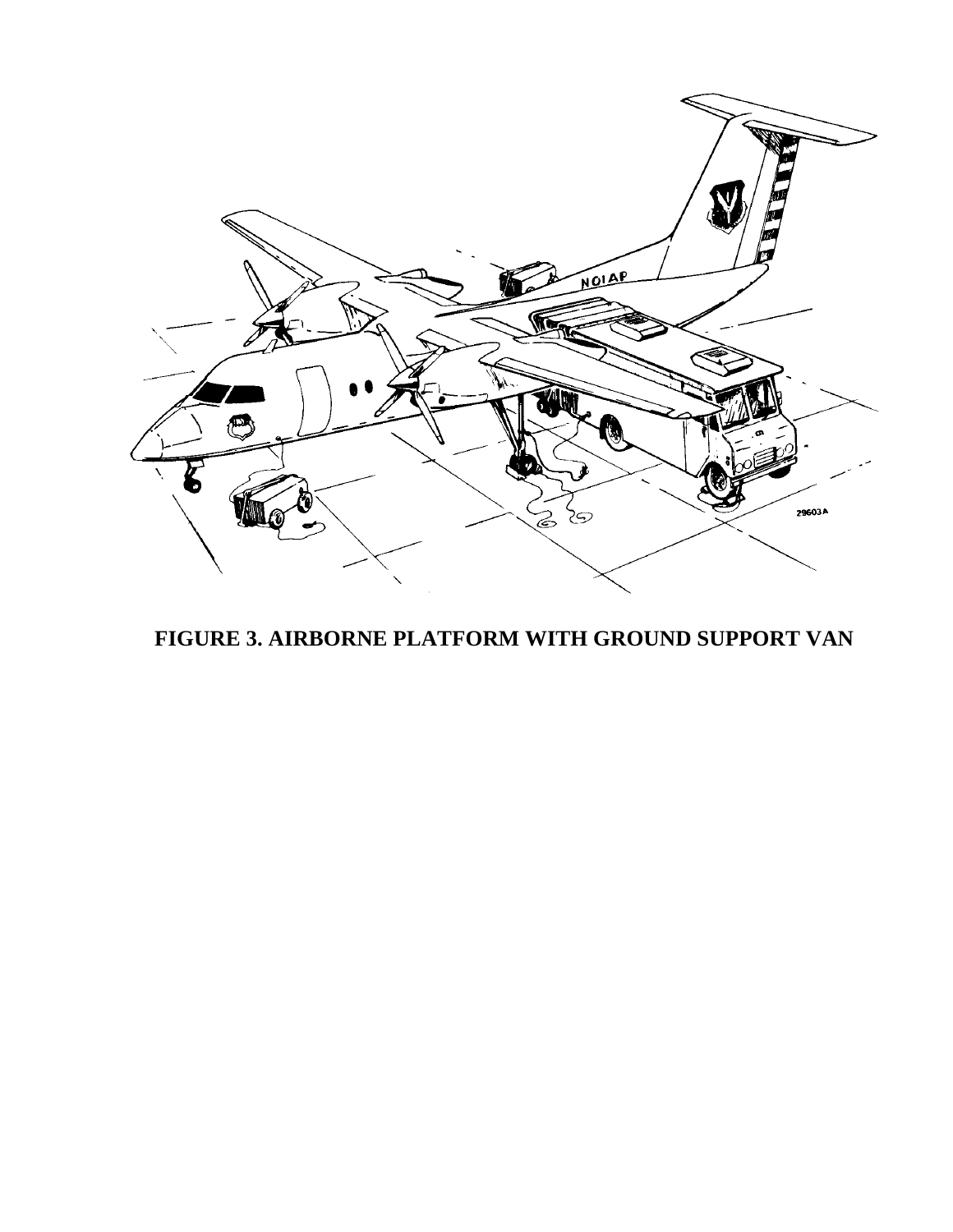### **FIGURE 4. TM RELAY SUBSYSTEM BLOCK DIAGRAM**

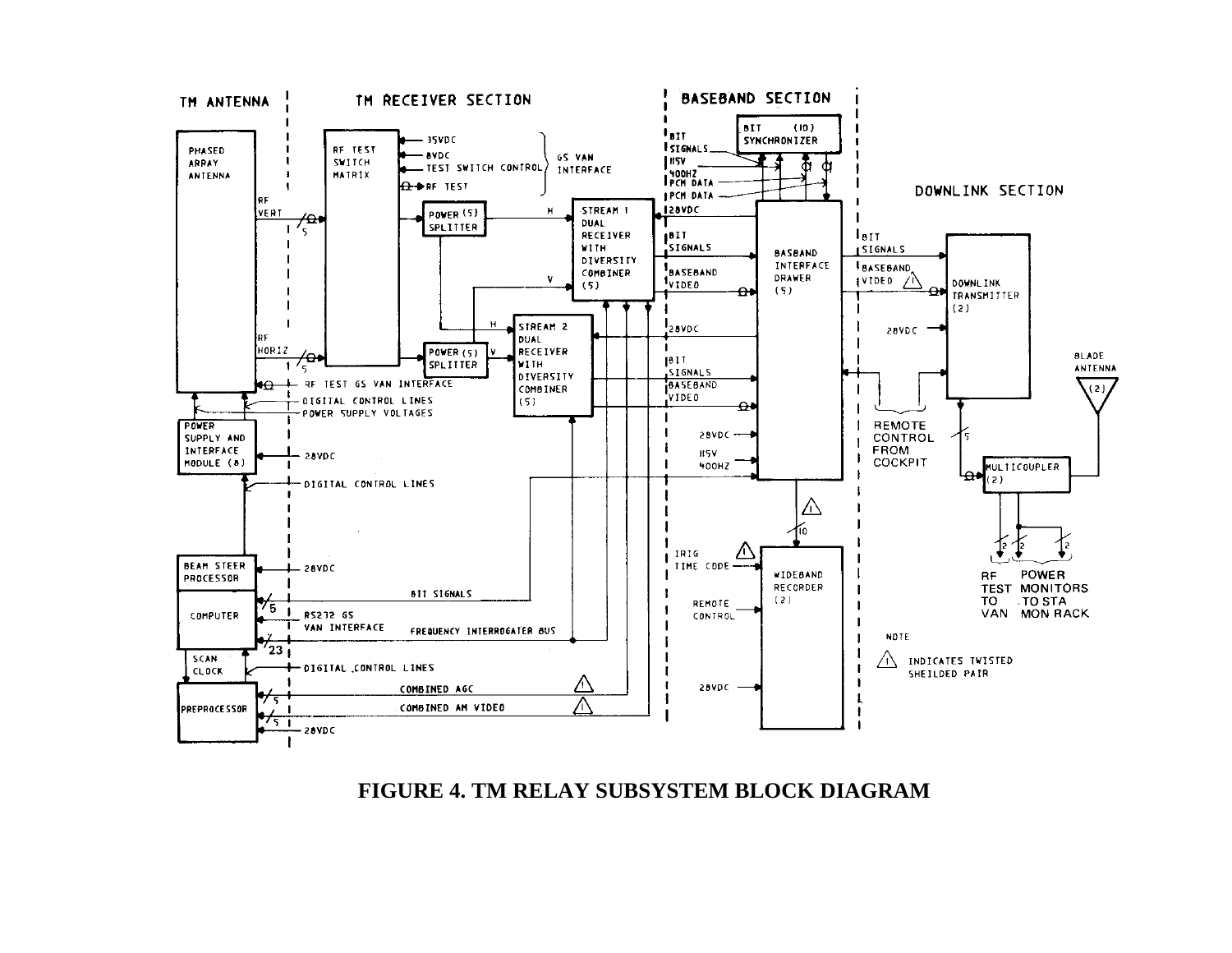

**FIGURE 5. MECHANICAL LAYOUT OF S-BAND TELEMETRY PHASED ARRAY ANTENNA**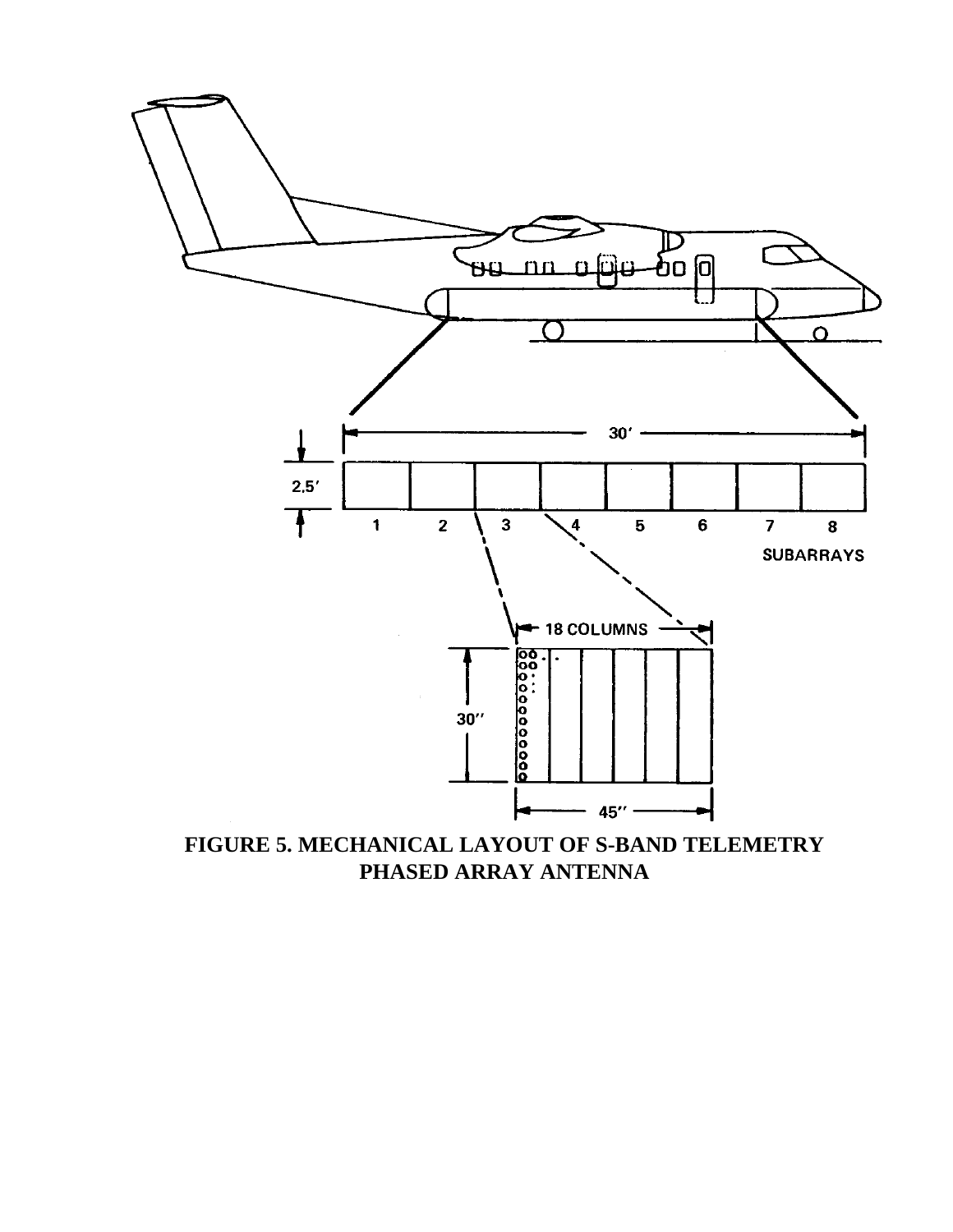

**FIGURE 6. ARRAY ANTENNA RF NETWORK**